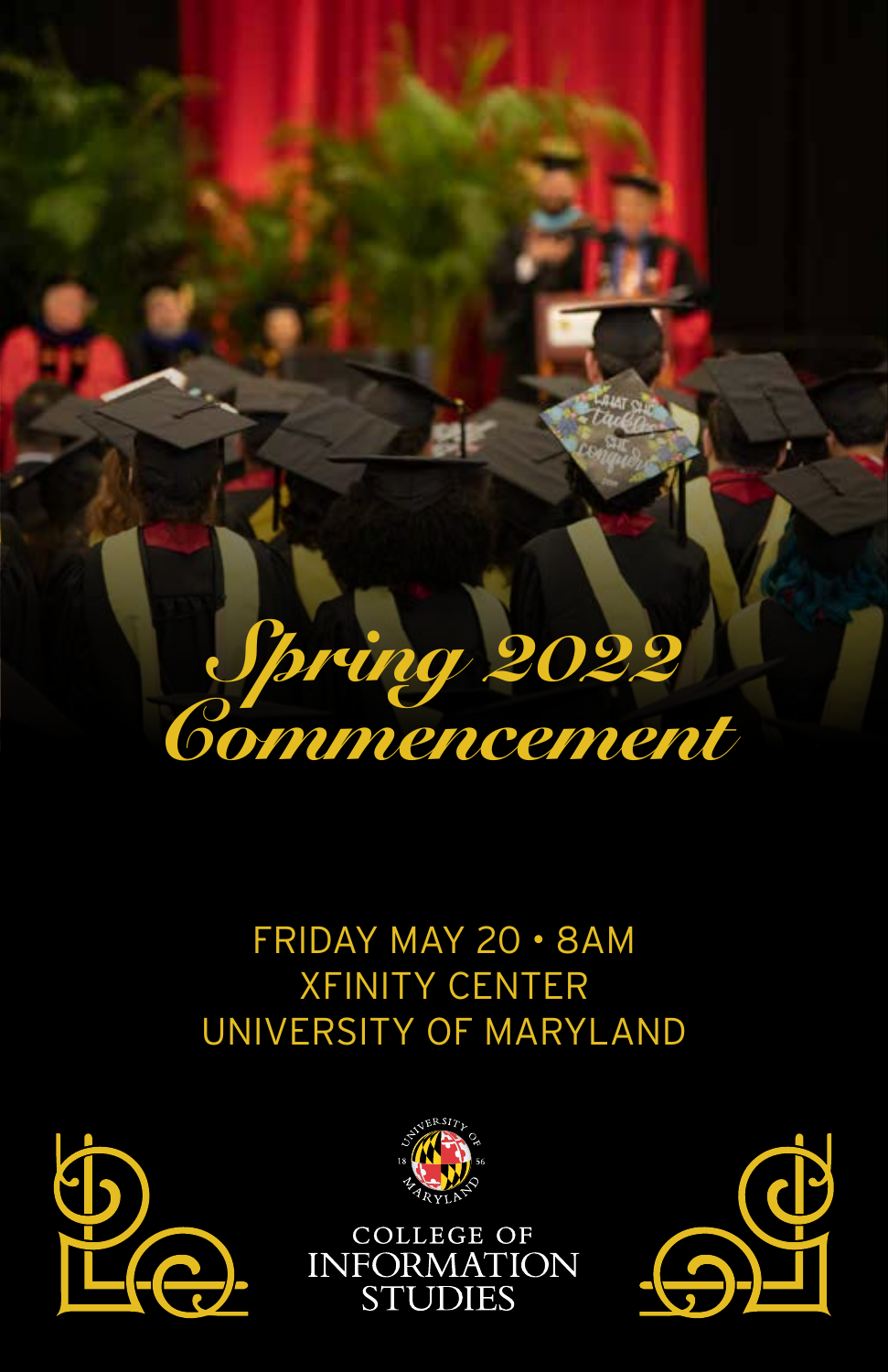## Message from the Dean

#### **Dear iSchool graduates,**

Congratulations!

At the College of Information Studies, we improve lives and opportunities for people through information. We foster responsible information use—and ensure equitable access to information. We harness data and technology for social, economic, and environmental good. We use information to move the world forward. These are the iSchool values.

As UMD graduates, you possess an irreplaceable value—the ability to be fearless in your pursuits while diving head-first into the grandest challenges of our time. The skills you learned in college combined with the core values of the iSchool are more important today than ever before as our world turns increasingly digital and access to information becomes a necessity for survival. New groups of people are now being demanded to have ICT skills overnight, unearthing many accessibility challenges that leave behind seniors, underserved communities, and more. We need better systems, access, and equity, and I firmly believe you all will be the change we need to see.

When you find yourself needing to be fearless, as you will— draw on the values you learned here at the school. And look to your peers, now alumni, who have been fearless changemakers.

This graduation is both an ending and a beginning. Embrace change. We're counting on you.

Sincerely,

### **Dr. Keith Marzullo**

Dean & Professor UMD College of Information Studies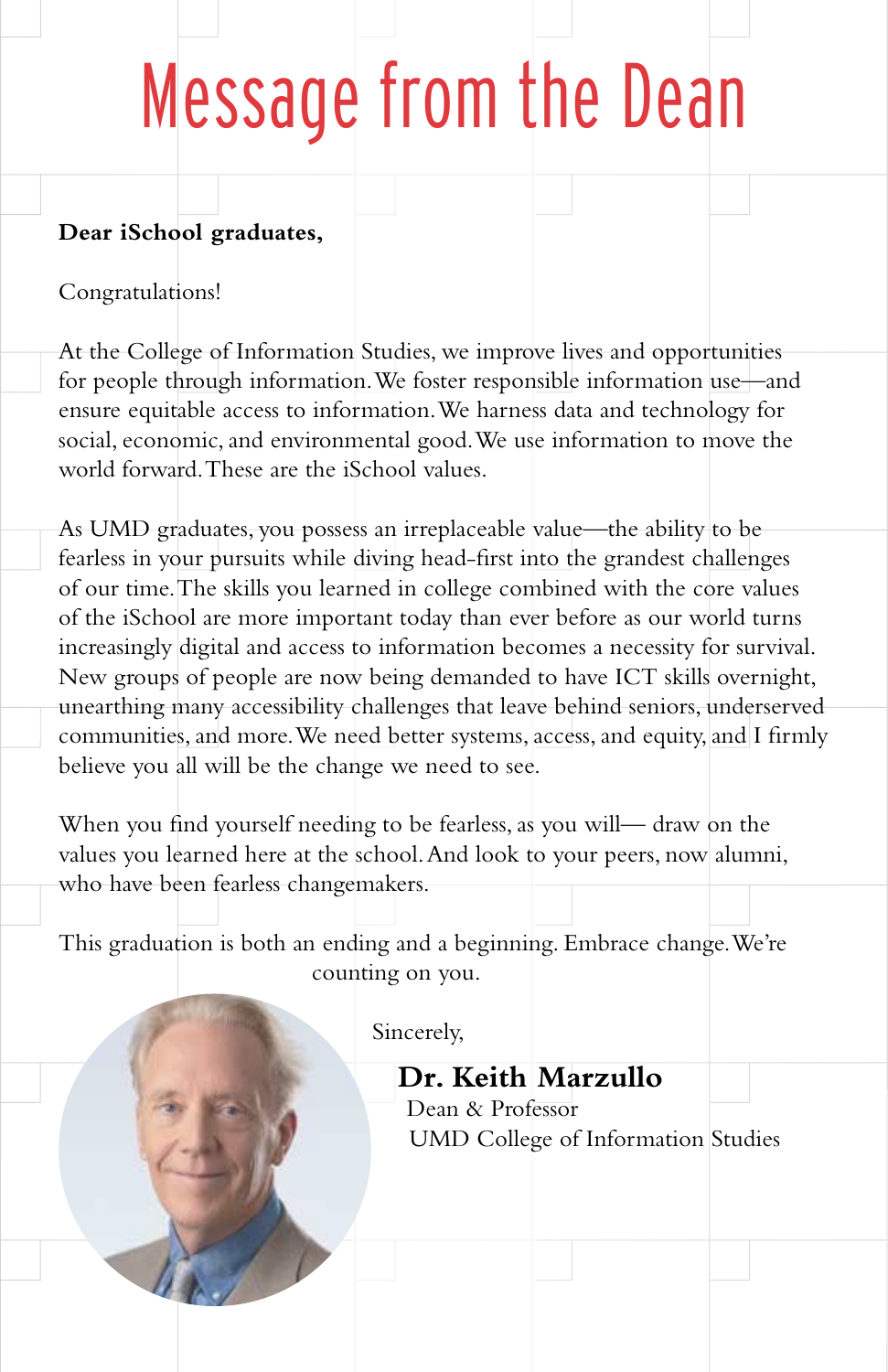## Order of Ceremony

| Processional                                                                                           |  |
|--------------------------------------------------------------------------------------------------------|--|
| <b>Welcome and Introductions</b><br>Dr. Keith Marzullo                                                 |  |
| <b>Commencement Address</b><br>Ms. Tracye Turner                                                       |  |
| <b>Conferral of Doctoral Degrees</b><br>Dr. Eun Kyoung Choe                                            |  |
| <b>Doctoral Speaker</b><br>Dr. Fiona Jardine                                                           |  |
| <b>Conferral of Master's Degrees</b><br>Mr. Jeff Waters                                                |  |
| <b>Master's Student Speaker</b><br>Ms. M. Theresa Bourbon<br><b>Conferral of Undergraduate Degrees</b> |  |
| Mr. Ron Padron                                                                                         |  |
| <b>Undergrad Student Speaker</b><br>Mr. Kritik Mirg                                                    |  |
| <b>Closing Remarks</b>                                                                                 |  |
| Dr. Keith Marzullo                                                                                     |  |
| Recessional                                                                                            |  |
|                                                                                                        |  |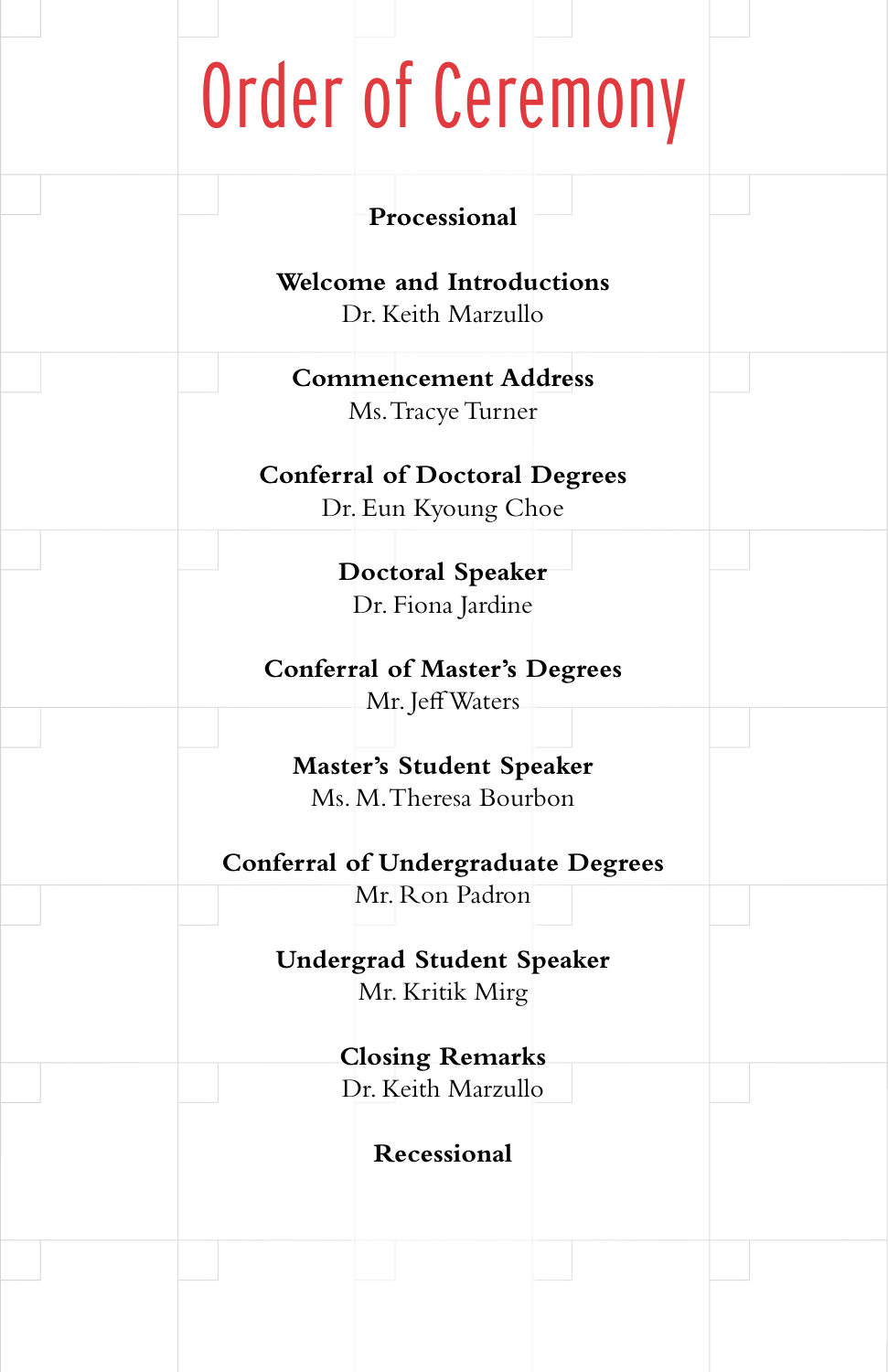## Commencement Address



**Tracye Turner** Executive Vice President & COO Optimal Solutions Group LLC

Tracye Turner is an iLead Council member (former inaugural chair) for the College of Information Studies. Her primary occupation is co-owner and the Executive Vice President and Chief Operating Officer for Optimal Solutions Group, LLC, a public policy research and analytics firm located within the University of Maryland's Discovery District. She handles corporate strategic alliances and development and has strategic and daily supervisory duties for departments including Analytics, Software Development, Information Technology Infrastructure, and Communications.

Ms. Turner led company efforts to enable real-time, data-driven public policy decision making through emerging technologies grounded in federal security, privacy and research standards. She has led various Optimal projects, including social media topic detection, assessing social media influence on teen alcohol and drug abuse, real-time, location-based data collection in Africa and an assessment of mobile app use in Opioid Drug Treatment Programs. Her teams have produced several successful product deployments in healthcare, international development (50+ countries), accessibility and e-commerce. These products have spun off into new companies such as Revelo Software and e-GovMarket. Prior to Optimal, she led emerging and enterprise technology efforts at Northrop Grumman IT.

She has served on several Maryland boards including the University System of Maryland Board of Regents, the State of Maryland Innovation Initiative (MII) and the E-Nnovation Initiative Fund (MEIF). She is a member of several organizations including World Wide Web Consortium (W3C), International Association of Accessibility Professionals (IAAP), and the Seafarers Foundation Board of Annapolis Maryland. She and her husband Mark are frequent collaborators with the University of Maryland including data challenges, mentoring, panels, lectures and providing scholarships.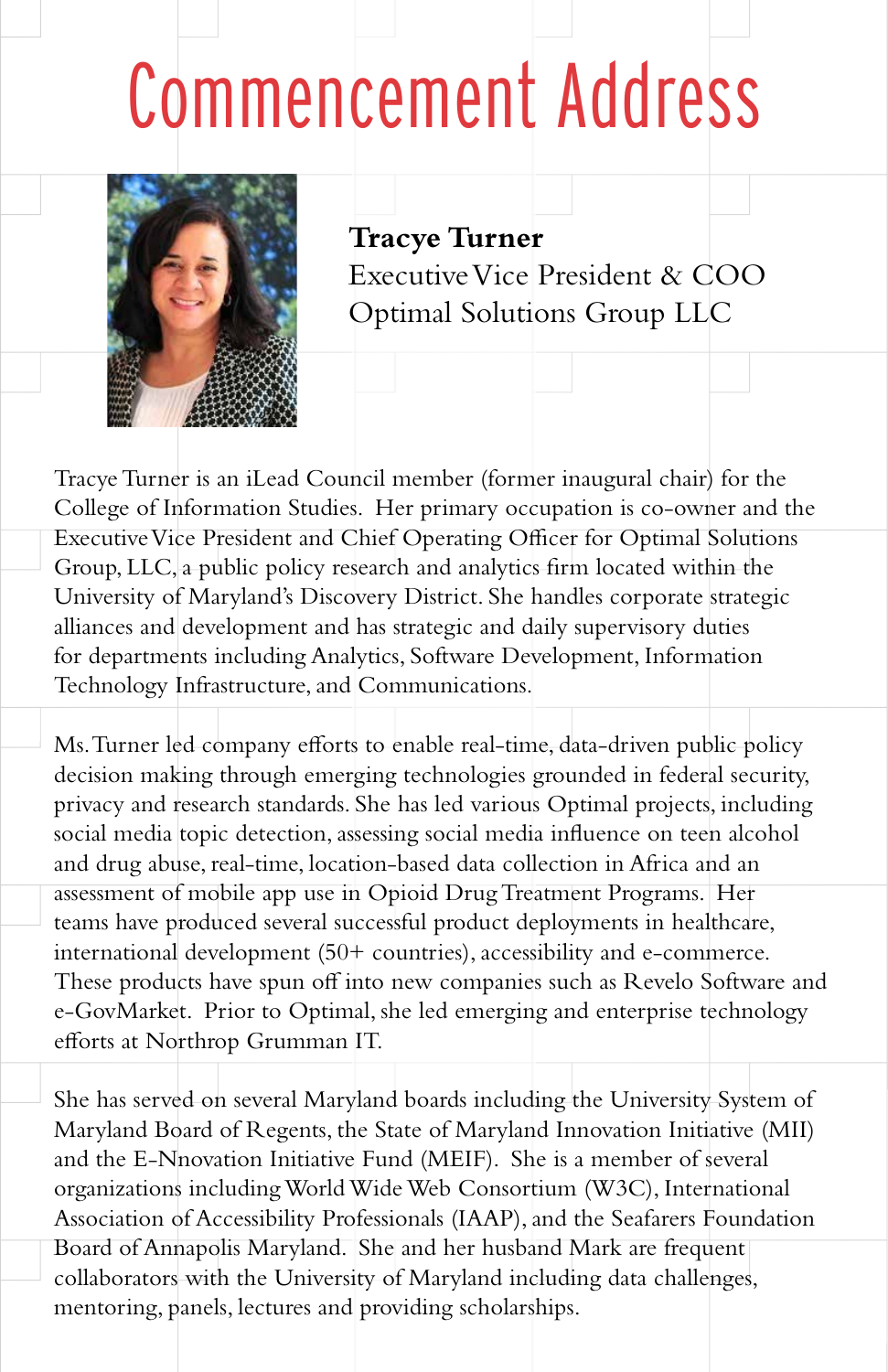### Student Speakers



### **PhD Speaker: Fiona Jardine**

Dr. Fiona Jardine (she/her) received her PhD in Information Studies in Spring 2020. She collected data from over 2,000 exclusive pumpers—that is, those who only express their breast/chest milk to investigate their lived experiences and how to

improve them, with particular emphasis on their information and support needs. Already certified as an Advanced Lactation Consultant, Fiona will graduate with a Master of Science in Nursing from Johns Hopkins University in August 2022. While she practices as neonatal intensive care nurse, Fiona plans to become a Neonatal Nurse Practitioner and continue conducting lactation research. In previous chapters of her life, Fiona opened and ran a café, performed death penalty defense work, and was an abysmal lawyer. She is the proud mum of her daughter Georgie, who provided the impetus for her PhD research.



#### **Graduate Speaker: M. Theresa Bourbon**

Terri returned to College Park to earn her Master's in Library and Information Science in order to embark on a new career as an elementary Librarian/School Media Specialist. Previously, she earned her bachelor's degree from Maryland's

College of Journalism and went on to earn a law degree from the College of William and Mary. After practicing law for 16 years, she retired to stay home with her children before returning to graduate school. She would like to thank her children and especially her husband, Kevin, for their unwavering support as she focused on completing her degree and following this exciting new path.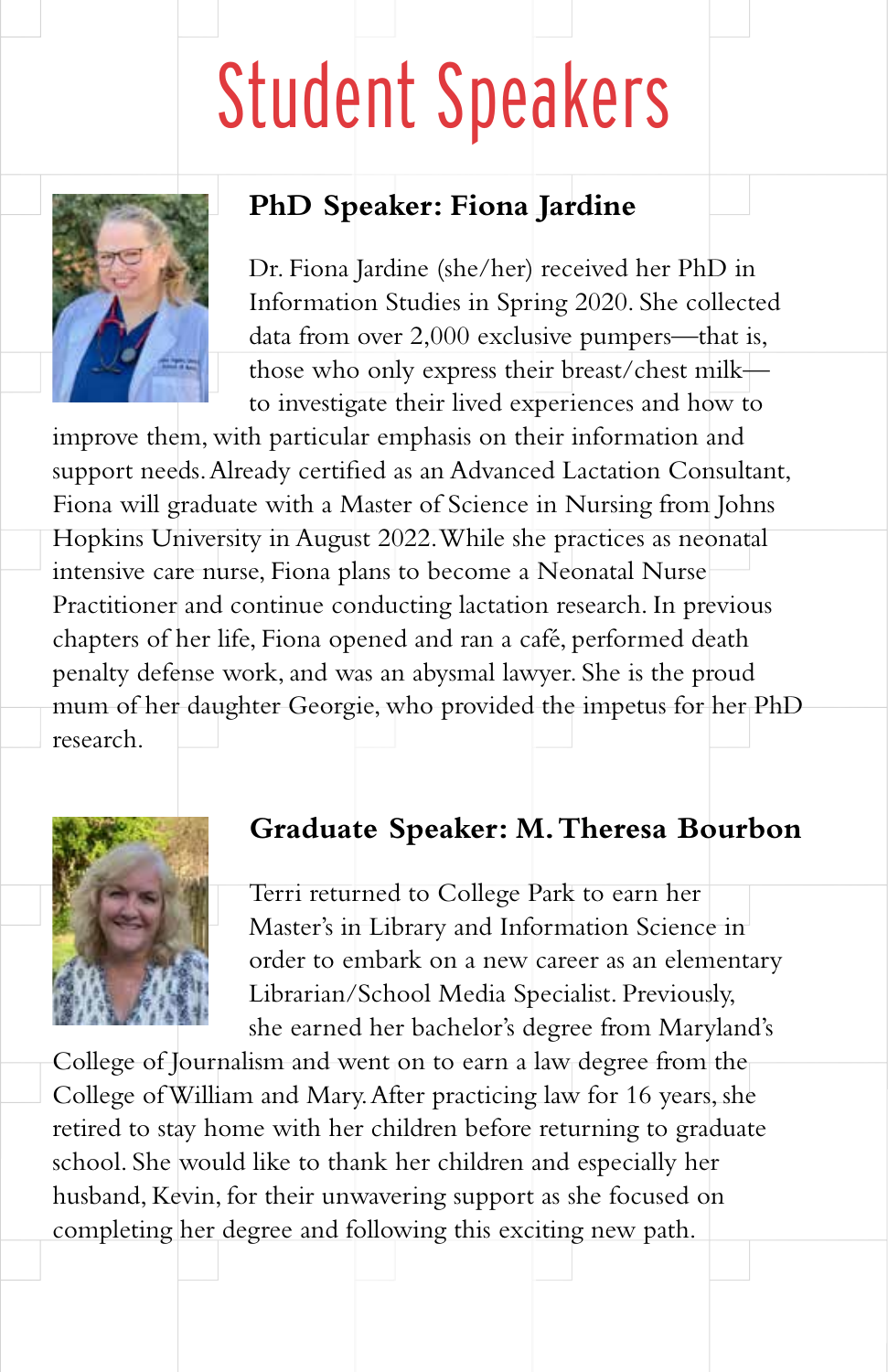## Student Speakers



### **Undergraduate Speaker: Kritik Mirg**

Kritik Mirg is a senior studying Information Science at the College of Information Studies at the University of Maryland - College Park. Throughout his college career Kritik has served as the President of the Indian Students Association, the Vice President

of the Business and IT Society, and on the executive board of Maryland Minza. Originally from Plainsboro, NJ, Kritik has enjoyed being in Maryland and only a train ride away from Washington D.C. Kritik would like to thank his family, his friends, and the entire iSchool faculty that made his college experience one he'll never forget.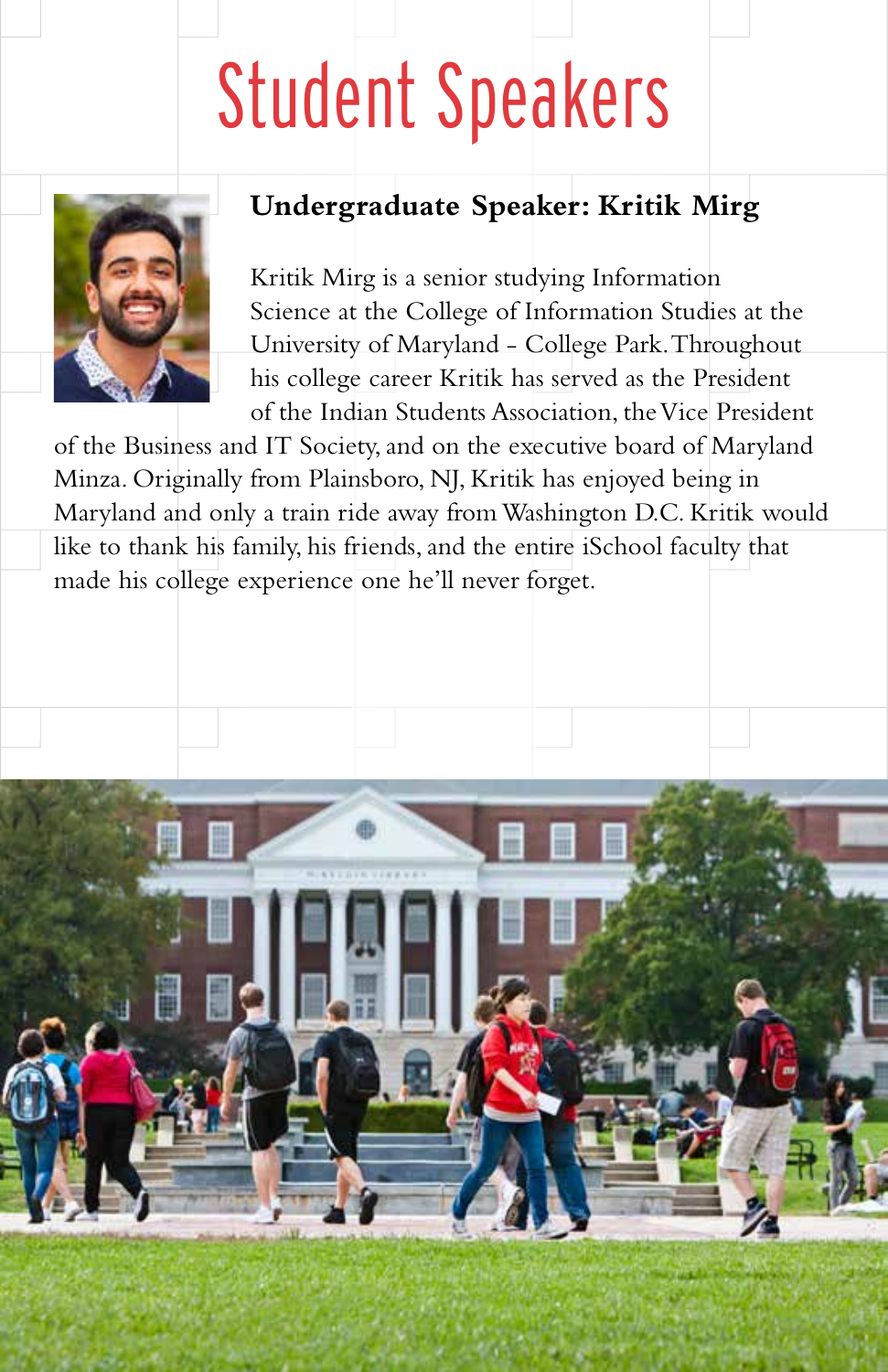### About Our Programs

#### **InfoSci**

Bachelor of Science in Information Science (BSIS/InfoSci) program is a STEM major that prepares students for careers where they design, develop and use tools and methods that bring together information, technology, and people to meet individual, organizational, and societal needs. InfoSci was launched in Fall 2016, and has grown to reach more than 1,400 students, becoming one of the largest majors at UMD. The program graduated its first cohort of alumni in May 2018, and has graduated more than 250 alumni as of May 2019. The major was also launched at the Universities at Shady Grove campus in Fall 2018. InfoSci alumni excel in a variety of jobs including data scientists, cyber security analysts, and UX designers.

#### **HCIM**

The Master of Science in Human-Computer Interaction (HCIM) program prepares students to transform the way people connect to information and to create innovative technologies with diverse users in mind. Students learn to design, evaluate, and implement new information technologies that are understandable, usable, and appealing to a wide variety of people. They develop a fundamental understanding of the technology design process, tool-building technologies, evaluation techniques, application areas for users, and the social impact of technology on the individual and community.

#### **MIM**

The Master of Information Management (MIM) degree prepares students to be strategic leaders in the use of information and technology in any organization. The MIM degree fuses training in computer science, information science, and advanced analytics. It provides students with skills and knowledge to develop and deploy emerging technologies, lead efforts to develop and modernize organizational information management capabilities, and manage high-value information resources to successfully meet users' information needs.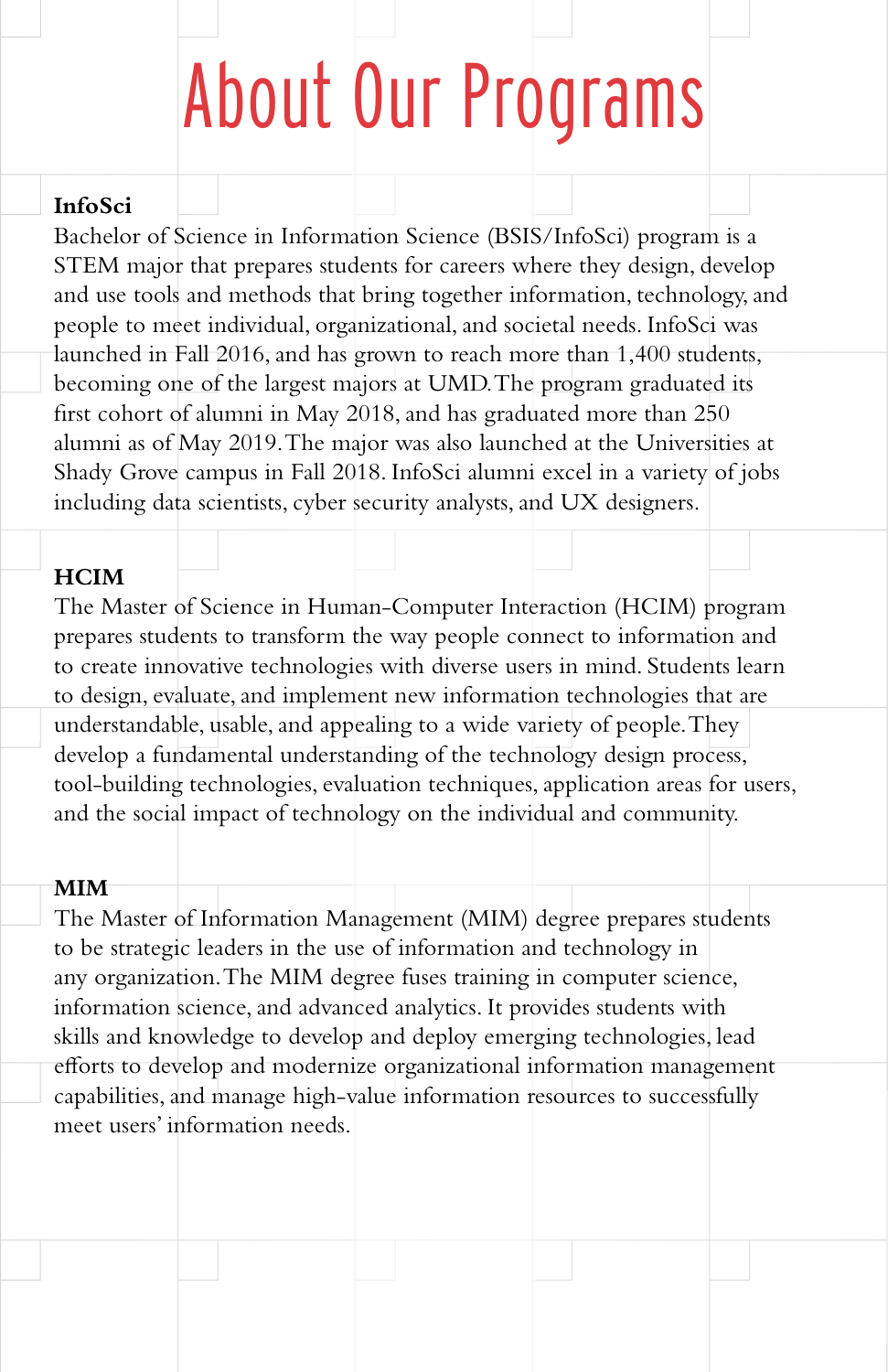## About Our Programs

#### **MLIS**

The Master of Library and Information Science (MLIS) program, continuously accredited by the American Library Association since 1967, is committed to preparing its students to be socially engaged and technologically focused information professionals, ready to create, educate, and innovate. Our students have the option to follow a plan tailored to their interests or to focus their studies in one or more of the following areas: archives and digital curation; school librarianship; diversity and inclusion; youth experience; legal informatics; or, intelligence and analytics. Through online and face-to-face classes, our students gain valuable skills in research techniques, project management, outreach, and pedagogy, among other areas.

#### **PhD**

The Doctor of Philosophy in Information Studies (PhD) program prepares students to address the hardest social and technical problems of today and tomorrow. Working side-by-side with world-renowned faculty and at internationally recognized research centers and labs, students conduct research on pressing information issues, which often entwine social and technical innovation. We draw on core values of information studies, including justice, inclusion, and access, and use these principles to facilitate the discovery of new knowledge.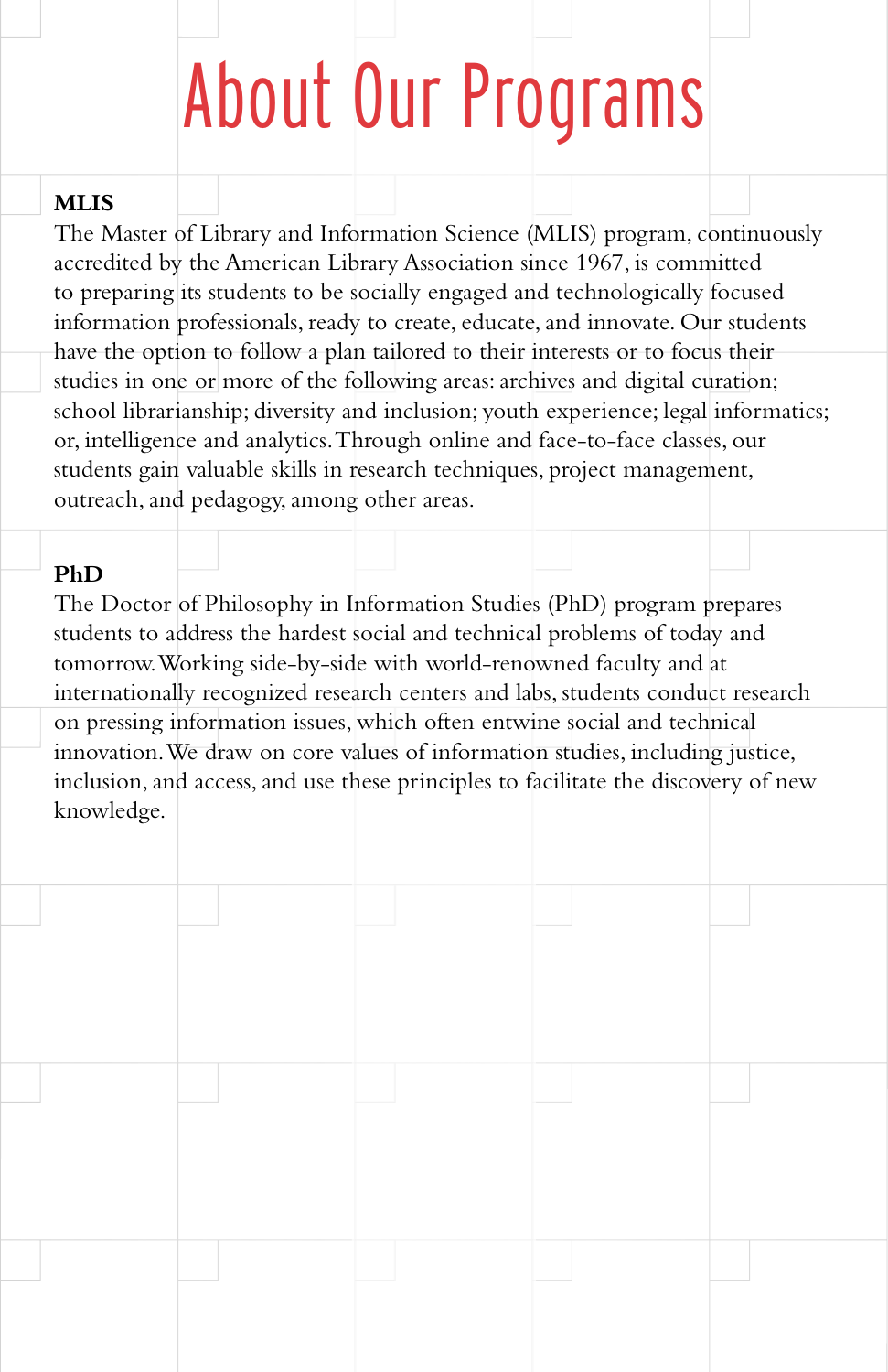## Doctoral Degrees

#### **Dr. Fiona Jardine (2020)**

*Dissertation Title: Breastfeeding Without Nursing: The Lived Experiences of Exclusive Pumpers* Advisor: Dr. Beth St. Jean

### **Dr. Gagan Jindal (2020)**

*"It is too exhausting Googling 50 things!" Recommendations for the Low-Fidelity Design of Crowdsourced Health Information System with Local Health-Related Resources for Individuals Who Have Chronic Health Conditions* Advisor: Dr. Beth St. Jean

#### **Dr. Priya Kumar, (2021)**

*From Oversharing To Sharenting: How Experts Judge Parents And Their Social Media Use* Advisor: Dr. Jessica Vitak

#### **Dr. Yuting Liao (2021)**

*Design and Evaluation of a Conversational Agent for Mental Health Support: Forming Human-Agent Sociotechnical and Therapeutic Relationships* Advisor: Dr. Jessica Vitak

#### **Dr. Marina Cascaes Cardoso**

*User Onboarding Design in Citizen Science: A Path to Grow Engagement and Participation* Advisor: Dr. Jenny Preece

#### **Dr. Emma Elizabeth Dixon**

*Investigating the Use of Everyday Technology and Ways to Improve Its Accessibility for People With Mild to Moderate Dementia*

Advisor: Dr. Amanda Lazar

#### **Dr. Yuhan Luo**

*Promoting Rich and Low-Burden Self-Tracking With Multimodal Data Input* Advisor: Dr. Eun Kyoung Choe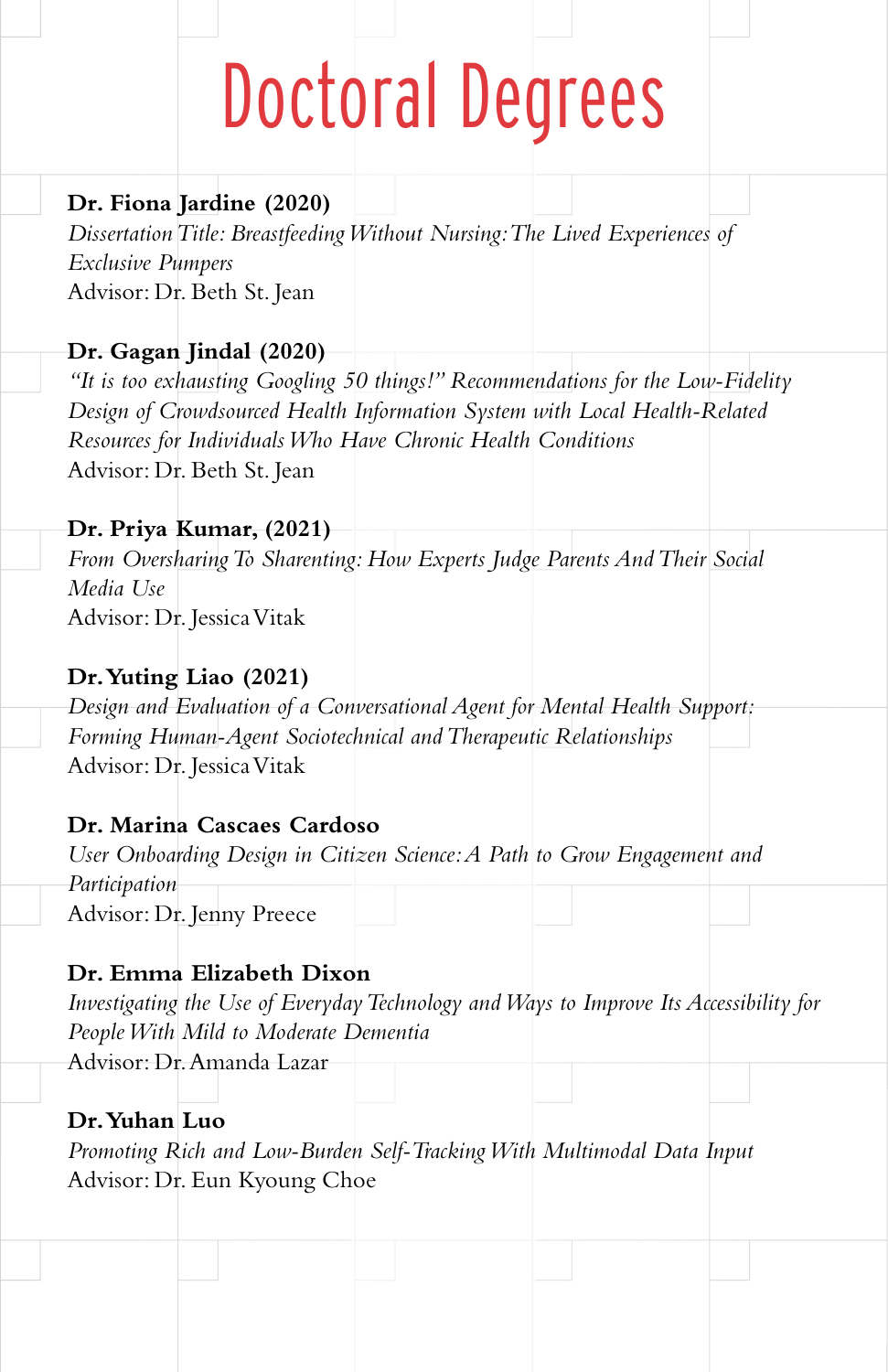### Class of 2022

### *Master of Science in Human-Computer Interaction*

| Ghayas Akbar                            | Ruiqi Li                         |
|-----------------------------------------|----------------------------------|
| Niloo Alavi                             | Zi Lin                           |
| Matthew Alexander                       | Eden Metzger                     |
| Rahidah Banavai                         | Thi Nguyen                       |
| Saskia Beitzell                         | Alea Nicole Oakman               |
| Kristen M. Byers                        | Ashleigh Owens                   |
| Yi Cai                                  | Aubrey Parrish                   |
| Erika Victoria G. Catipon               | David (AJ) Rudd                  |
| Yuanqi (Kinny) Chen                     | Carolyn L Shipe                  |
| Esther Eun Byeol Cho                    | Amelia Chan Short                |
| Keaunna Cleveland                       | Camila Siqueira Paranhos Velloso |
| Brandon Cooper                          | Andrew W. Smith                  |
| Sarah DiPasquale                        | Sarah Snider                     |
| Bree Taylor Douthitt                    | Jas Strong                       |
| Pamela Duffy                            | Wei-Farn Tang                    |
| Alexander Goldstein                     | Kayla MacKenzie Winbush          |
| Meagan Elise Griffith                   | Jiening Wu                       |
| Markus Maurice Hines                    | Micheline Ziadee                 |
| Kay Kwang Hee Jang                      |                                  |
| Jarrett Lee                             |                                  |
| Niku Letang                             |                                  |
|                                         |                                  |
|                                         |                                  |
| <b>Master of Information Management</b> |                                  |
|                                         |                                  |
| Corie Christina Brown                   |                                  |
|                                         | Cooper Kidd<br>William Kraft     |
| Kyra Coffie                             | $\cdot$<br>$1 + 1 + 1 + r$       |

Laura Cooper Kayla Dominique Covington Jake Cupani Nnamdi P. Ezeigwe Amar Javaid Phani Virinchi Juttukonda

Ruthwik Kuppachi Gloria Nzeka Alexandra Marie Porter Devin E Sparrow Neha Wadhwani Kelin Visharn West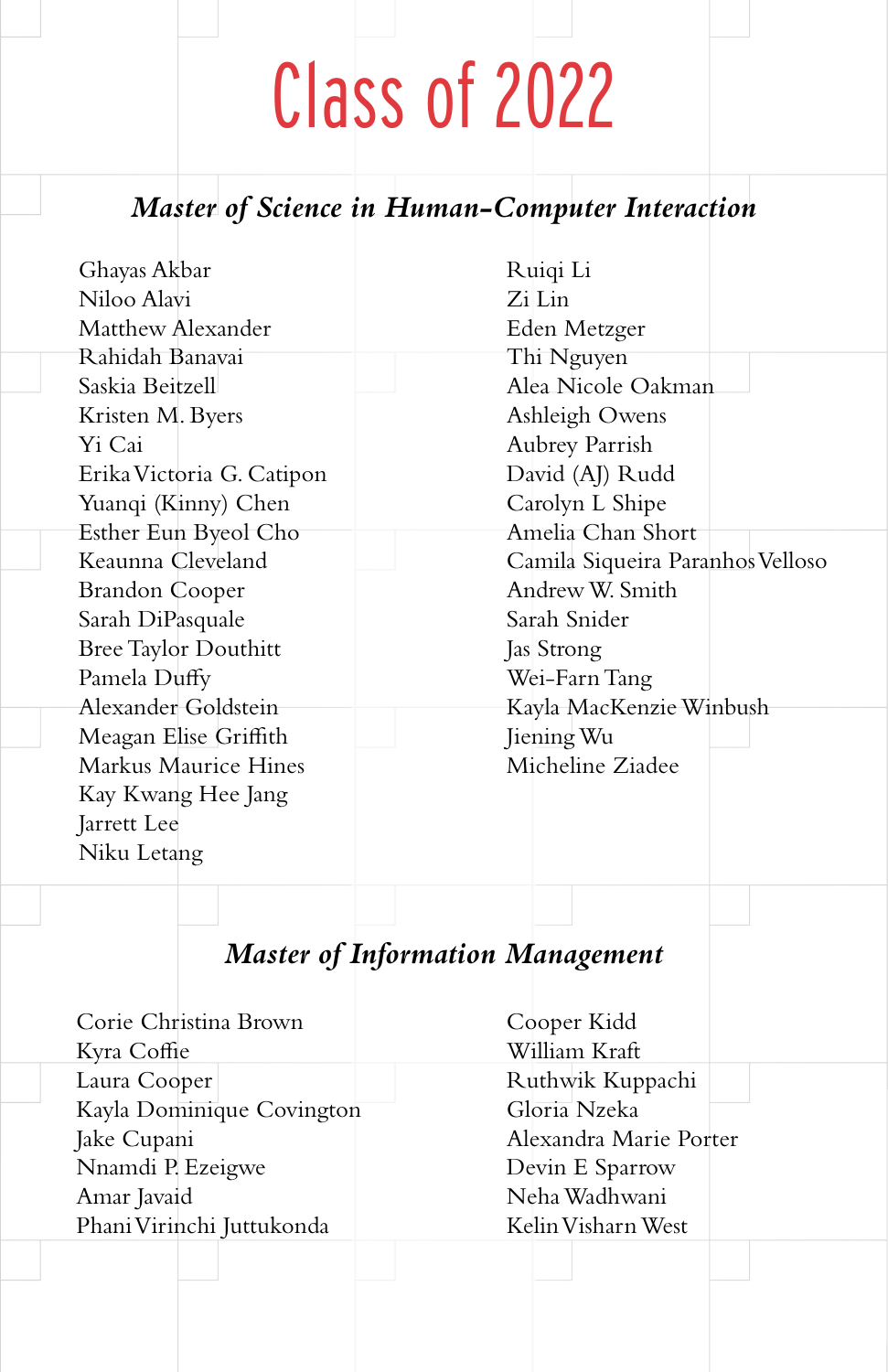### Class of 2022

### *Master of Library & Information Science*

Precious Abujana Anastasia Joy Armendariz Amber Aultman Libby Scripps Barrow Margaret Theresa Bourbon Michaela Morgan Boyle Jennifer Elisa Chapman Caitlin Clark Michelle Elena Coelho Emmeline Heim Conway John Joseph Daniello Jessica De Palma Bailey Reed DeSimone Rebecca M Downs Zoey Allison Downs Jordan Lindsay Dyer Rebecca Jeanne Fink Allison Elizabeth Fischbach Rachel Morgado Frazier Shayna Foote Rosemary Grant Brittany Heye Alexis Nicole Hill Skylar Joeb Hoffman Jacob Tyler Hopkins Alisanna Katherine House Steven Frank Humiston Natalie Rosa Jansen Scott Alexander Keefer Bethany Langley Mary Elizabeth Larson Shirley Elaine Long Kasey Anne Maes William Arthur Maurici Rebecca McGivney Emily Bay Moore Nia C. Muhammad Phillip Bancroft Nicholas Samantha Lynne O'Donnell Mieko Abigail Palazzo Robert Angelo Pleshar Diana Price Gabrielle Marie Puglisi Autumn M Roberts Imani Edna Michelle Spence Selena St. Andre Sylvienne Staines Jasmine Thomas Emily Elizabeth Tone Angelina Wong Lorraine Woods Kamilah N. Zischang

### *History and Library & Information Science Dual-Degree Program*

Natalie Rose Salive **Elaina Anne Snyder**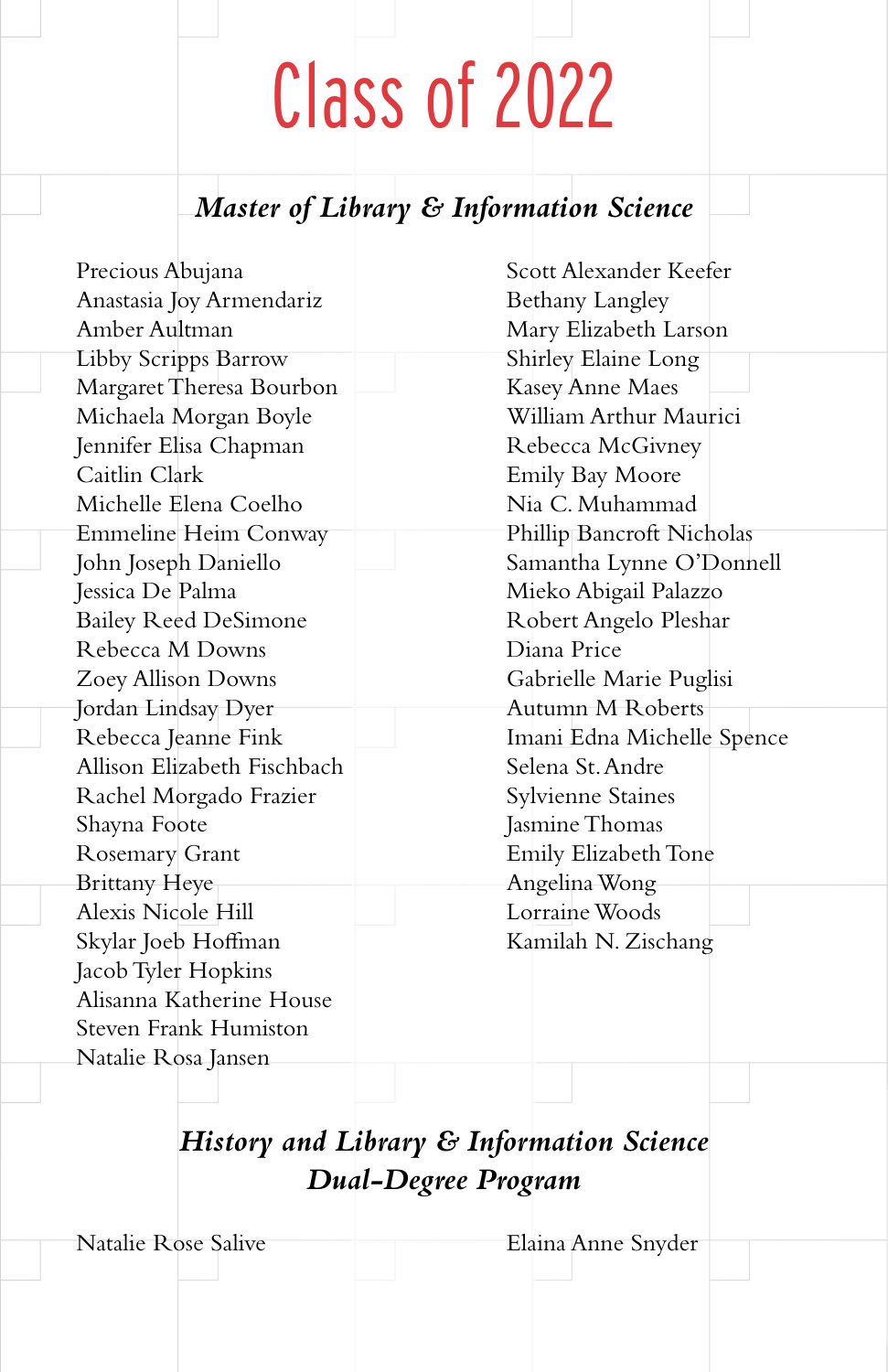## $\text{Class of } 2022 \text{ $\overset{\star_{\text{Cum}\ \text{Laude}}}{\text{ $\overset{\star}{\star}{\star}{\star}{\star}_{\text{Sum}}$~Cum~Laude}$}$

\*Cum Laude

### *Bachelor of Science in Information Science College Park*

| Teyojessam Abam               | Carter Cavalier          |
|-------------------------------|--------------------------|
| Samir Abdalla                 | William Ryan Cervi       |
| Najat Abdella                 | Rohan Chari              |
| Najwa Abdella                 | Rohan Chatterjee         |
| Dania Abdo                    | Guanzhi Chen             |
| Aliyah Abdulmalek             | Jacky Chen               |
| Molekenoluwa David Adewole    | Lingshan Chen            |
| Anani Serges Adjanor Adanlete | Michael Chen             |
| Joshua Adjei                  | Yuewen Chen              |
| Ami Agnihotri                 | Melody Cheng             |
| Christopher Jose Aguila       | Joshua Chin              |
| Mercy Akede                   | Hyeong Yun Choi          |
| Oluyinka Ibitomi Akinola      | Chika Chuku              |
| Muhammad Waleed Akram         | Christian Clark          |
| Mohammed Amir Al Baroudi      | Miranda Rose Clay*       |
| Christina Ananth              | Joshua Cohen             |
| Jesse Anderson                | Mahmud Cole              |
| Peter Andrade                 | Omar Conteh              |
| Naveena M. Aruldhas           | Nelson Contreras         |
| <b>Bisrat Asfaw</b>           | Antonio Covas Jr         |
| Dagmawit Asfaw <sup>★</sup>   | Jerry Crews              |
| Kyle Austin                   | Leslie Cruz-Ochoa        |
| Alhaji Mohamed Bah            | Quinn Cummings           |
| Ali Adil Baloch               | Phuong Hoang Dang        |
| Assefa Baraki                 | Rounak Das               |
| Griffin Barlow                | Hamid Adeshina Dawodu    |
| Afework Berga                 | <b>Tyler Deaner</b>      |
| Jake Bernstein                | Sean Patrick Delaney Jr. |
| Mitchell Biderberg*           | Fatoumata Diallo         |
| Merline Otema Broadnax        | Theodore Diamantopoulos  |
| Ryan Brown                    | Cindy Dieng              |
| Abby Danielle Callas          | Joseph diFrancesco       |
| Gabrielle Calvert             | Kamran R Djourshari***   |
| Mario Castillo                | Shirui Dong              |
| Dylan Cathcart                | Kevan Patrick Doyle      |
|                               |                          |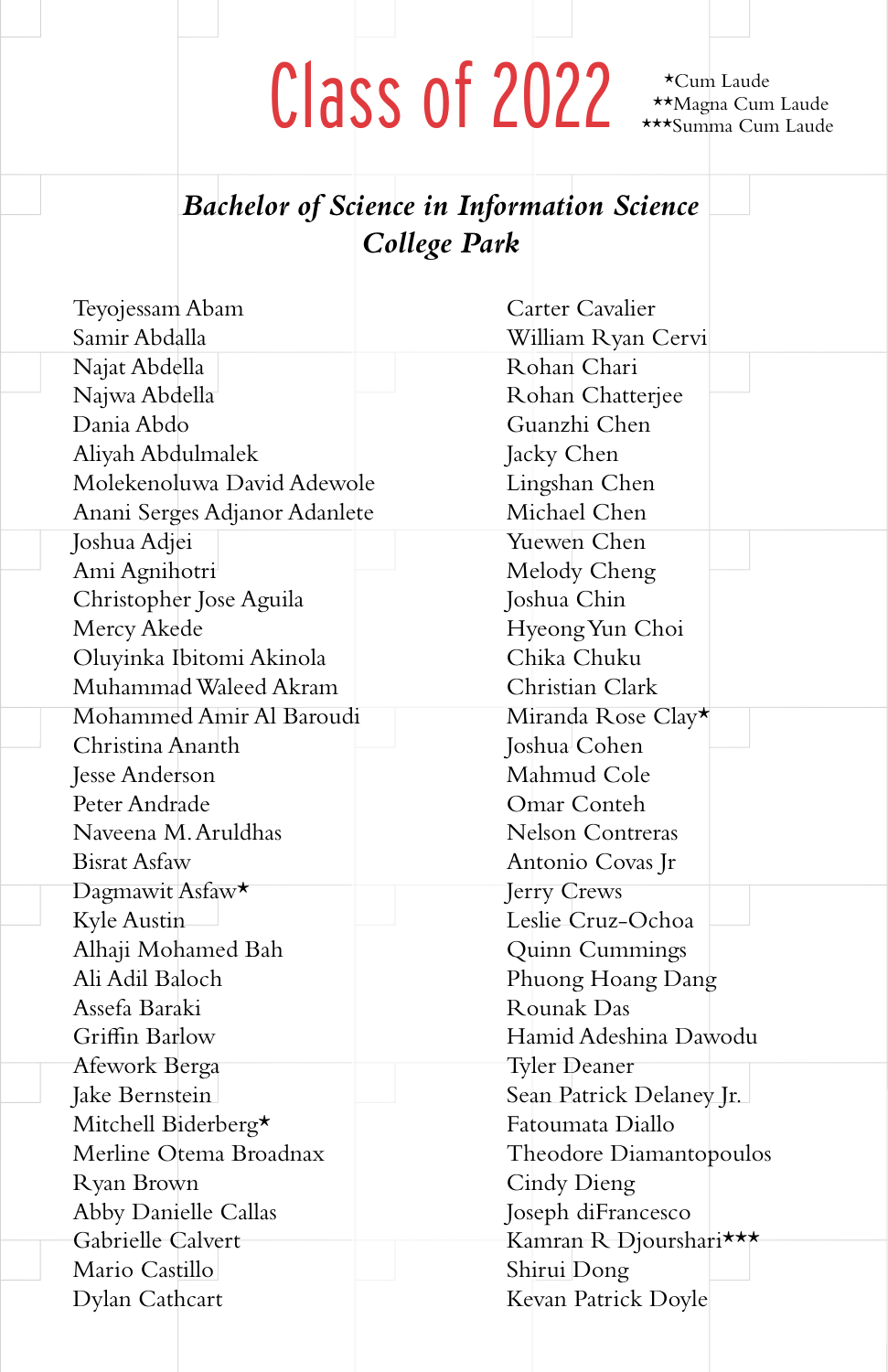\*Cum Laude

### *Bachelor of Science in Information Science College Park*

| Yiling Du***                   | Iman Nesro Hassen             |
|--------------------------------|-------------------------------|
| Stephen John Dziwura           | Zachary Heckman               |
| Nkiruka Egwim                  | Devin Hendrick                |
| Craig Nelson Eichelberger      | Eli Hernandez                 |
| Wastena Endrias                | Josue Hernandez               |
| Joseph Epstein                 | Chi Viet Hoang                |
| Ifeoluwa Eru                   | Benjamin Andrew Hollingsworth |
| Julia Escarda***               | Quest Hollis*                 |
| Rahele Eshete                  | Victoria Fatuyari Holmes      |
| Jose Alfredo Esparza Baltazar  | Mingqian Huang**              |
| Gabrielle Ebunolu Fagbohunka   | Joshua Macy Hyman             |
| Elijah Abiola Falope           | Christopher Allen Iemma       |
| Minghao Fang                   | Chukwuma Victor Ifeacho       |
| Andrew Ferguson*               | Nicholas Iliev                |
| Fernando Candau Fisk           | Ali Iqbal                     |
| Daniel Flanagan                | Darian Irannejad*             |
| Reed Fodge                     | Adam Iravani                  |
| Mia Sylvia Garcia              | Wania Simal Ismail            |
| Beamlak Takele Gebre**         | Sarah Faulkner Jackson        |
| Matthew Robert Gendreau        | Naaja Jacob                   |
| Anthony Gerb                   | Suhail Jawahardeen            |
| John Patrick Gilligan          | Emily K Jones                 |
| Christopher George Goodwin     | Anna Kafrune*                 |
| Ravi Goparaju                  | Kelvin Kamara                 |
| Trevor Christopher Grimes-Mann | Shayne Seymour Kanner         |
| Thitna Sisay Gruga             | Ahmad Karim                   |
| Amelia Lane Guenterberg        | Ramleen Kaur                  |
| Geraldine Guillen              | Jacob Kersh***                |
| Nimah Gulzari                  | <b>Brett Kessler</b>          |
| Daniel Gurwah                  | Baneen Khan                   |
| Victoria Ha*                   | Aakriti Khanal*               |
| Rida Habib                     | Christian Visnu Kheav         |
| Aroub Omar Halawani            | Liam Killea                   |
| Sam Hamrah                     | Francis Jung Kim              |
| Sana Hassan                    | Jonghyeong Kim***             |
|                                |                               |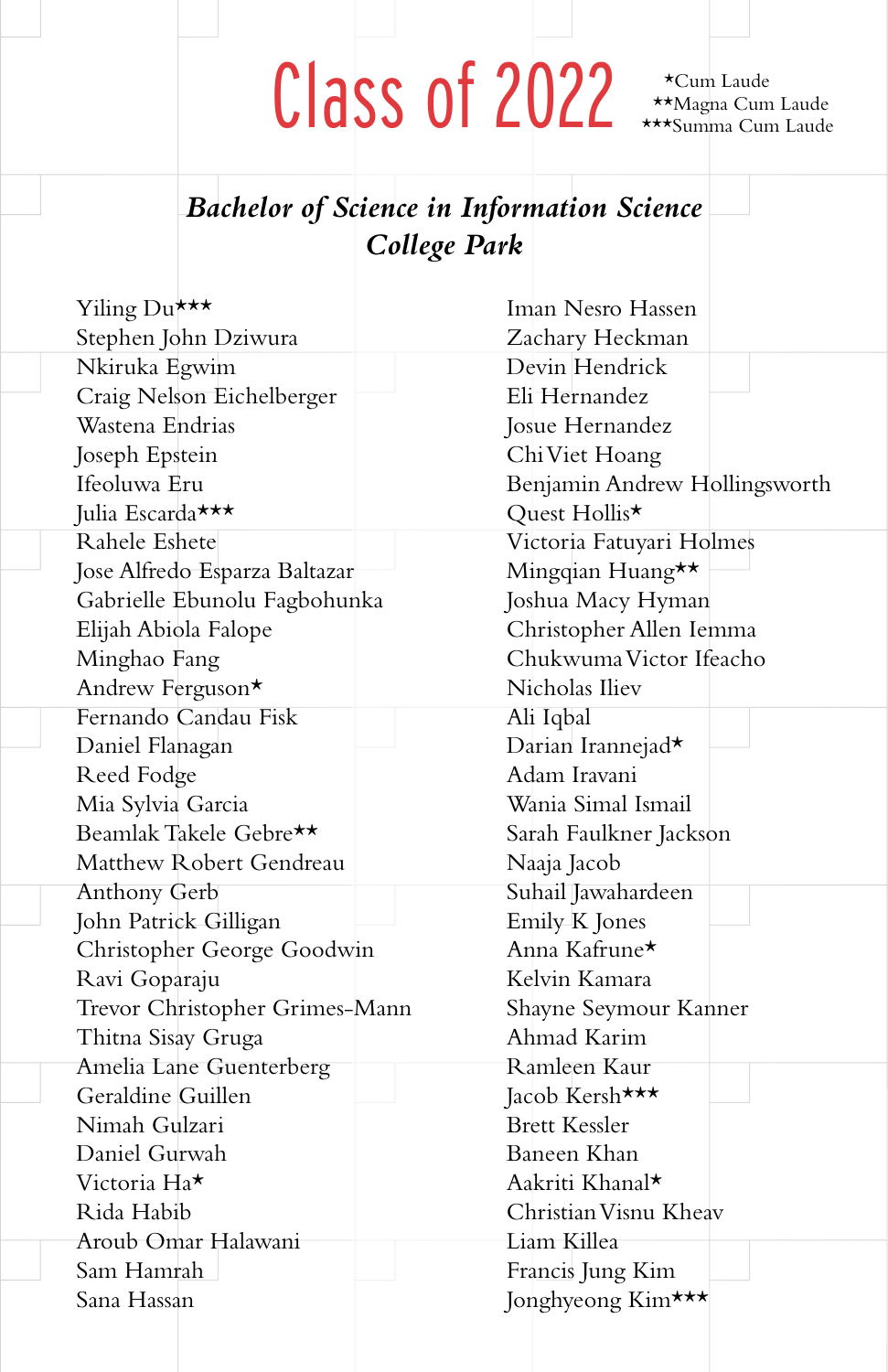\*Cum Laude

| <b>Bachelor of Science in Information Science</b><br>College Park |                              |
|-------------------------------------------------------------------|------------------------------|
| Sean Kim                                                          | Leigh Menendez               |
| Michael Edward Knapp                                              | Randall Mentzos              |
| Nicholas Koy                                                      | Hain Minn                    |
| Jacob Krause                                                      | Aliza Rachel Mintz           |
| Michael David Kwame Owusu Kwakye                                  | Kritik Mirg                  |
| Benjamin H Lam                                                    | Nikeet Mittu                 |
| Erin Lance                                                        | Abdul Malik Syed Mohammed    |
| Ryan Emilio Lashuk                                                | Maxwell Morris               |
| Laraib Laubach                                                    | Patrick Stephen Moser        |
| Andrew Le                                                         | Mohammud Raja Mossa          |
| Quan Dinh Le                                                      | Ryan Moy                     |
| Vi Le                                                             | Samyuktha Munta              |
| Larisa Lebedco                                                    | Amanda Murayama              |
| Eric Lee                                                          | John Mason Murray            |
| Ethan Ying-Chen Lee*                                              | Daiyan Musabbir              |
| Sharon Lee                                                        | Joshua Mark Myers            |
| Mukyu Lim                                                         | Victoria Nathaniel**         |
| Jacky Lin                                                         | Dale Anye Nche               |
| Victor Lin                                                        | Lucas Ng                     |
| Liyu Lo**                                                         | Tommy Hoang Phong Nguyen     |
| Iskander Lou                                                      | Allison Nielsen              |
| Matthew Maggio                                                    | Oluwatobiloba Emmanuel Odebo |
| Reines Esguerra Maliksi*                                          | Steven Lawrence O'Ferrall    |
| Vanessa Linda Mamani                                              | Jasmine Nneoma Okebugwu      |
| Morgan Mammola                                                    | Ucheoma Okonkwo              |
| Charles Francis Mann                                              | Maxwell Overmier             |
| Marwa Mansour*                                                    | Amber Owens***               |
| Ruishi Mao                                                        | Abhishek Padmanabhan         |
| Christopher Alexander Marroquin*                                  | Brian Pan                    |
| Baylee Nicole Martin                                              | Jacob Parker                 |
| Jamal xavier Martin                                               | Ruchaben Shaileshkumar Patel |
| Alec Kumar Mattu                                                  | Shiv Pravin Patel            |
| David McCoy                                                       | Sarah Elizabeth Patrick*     |
| Chelsea McGovern                                                  | Zehra Syedi Patwary          |
| Max Mendelson                                                     | Iomer Paulino                |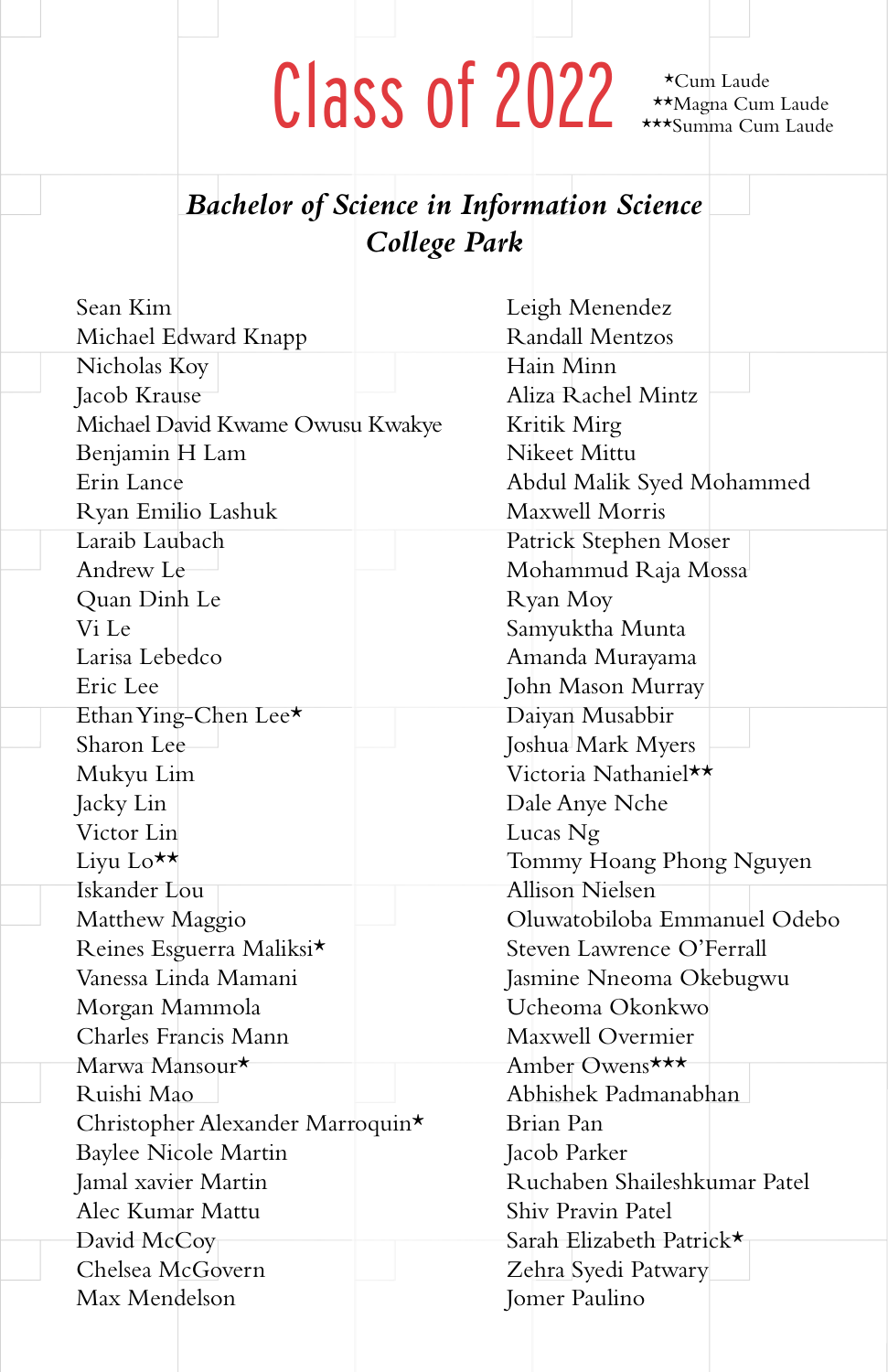\*Cum Laude

### *Bachelor of Science in Information Science College Park*

| Christian James Perhach*      | Loranika Sharma               |
|-------------------------------|-------------------------------|
| Bryan Pham***                 | Varanika Sharma               |
| Jonah Pool                    | Jinfeng Shen                  |
| Marilyn Pothen***             | Dagmawi Sirak                 |
| Xilin Qiao                    | Sydney Keliher Small***       |
| Kiara Raab                    | Alexander Ecker Smead         |
| Agya J.M. Rai                 | Christopher Alejandro Solano  |
| Jesal Rami                    | Dagmawi Solomon               |
| Aaron Rapaka***               | <b>Deion Prince Stewart</b>   |
| John Lloyde Rayela            | Henry Stought                 |
| Abdul Basit Razack            | Christopher William Summers   |
| Sajjad Raza Razvi             | Casey Tabatabai               |
| Gerald Reyes*                 | Chandra Bahadur Tamang        |
| Ashtin Ryan Richards          | Saiteja Tammali               |
| Parker Robinson               | Grant Tamrakar                |
| Walesia Lynn-Robinson         | Ranaga Tan                    |
| Julio Arturo Rosales          | Mahsa Tasmeen                 |
| Diamond Nicole Rounds         | Nabil Tassew                  |
| Paul Heaven Rozario           | Adeyinka Telli                |
| Sarah Louise Rust             | Shrey Thakkar                 |
| Emmet Major Ryan              | Andrew John Thomas            |
| Theophile Sadio Nanzo         | Nicholas Thomson              |
| Gagandeep K Samra             | Jha'Mel Thorne                |
| Siddarth Isaac Santamaria     | Chengzi Tian                  |
| Adam John Santilli            | Segen Kliffeous Tirfe         |
| <b>Brandon Sapp</b>           | Gabrielle Lynn Trilling       |
| Gregory Sarafian              | Kevin J. Tsai                 |
| Jennifer Saratis <sup>★</sup> | John Turnage Jr.              |
| Haley Colleen Saunders        | Ogenna Chinelo Umeozulu       |
| Paul Savchuk                  | Nicholas Alexander Urquhart** |
| Matthew Schwartz              | Kaveh Daniel Vakili           |
| Michael Thomas Seaby          | Mikpongbeho Antoine Vignon    |
| Selemani Miraji Selemani      | Vignesh Krishnan Vishwanathan |
| Getahun Duressa Seyoum        | Katherine Huynh Vo            |
| Ali Shafiq                    | Miranda Vo                    |
|                               |                               |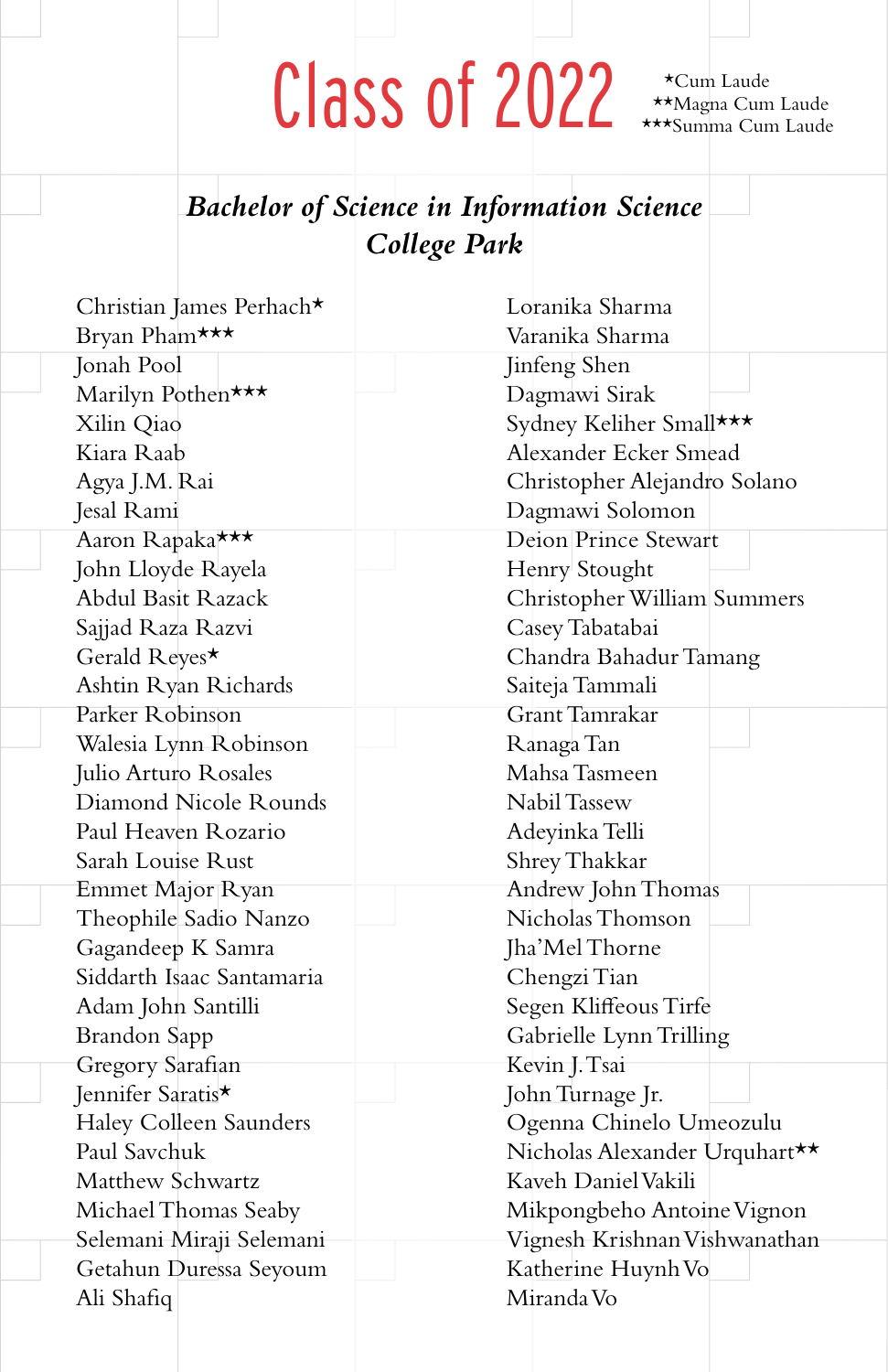\*Cum Laude

|                          |                            |                                   | <b>Bachelor of Science in Information Science</b> |  |
|--------------------------|----------------------------|-----------------------------------|---------------------------------------------------|--|
|                          | College Park               |                                   |                                                   |  |
|                          |                            |                                   |                                                   |  |
| Tony Vo                  |                            |                                   | Sotharath William Am                              |  |
| Phat Tan Vu              |                            |                                   | Mingxi Xu                                         |  |
|                          | Kristen Anne Wagner        |                                   | Maho Yamada                                       |  |
| Lauren Michelle Walsh    |                            |                                   | Pengtong Yang                                     |  |
| Mingzhen Wan             |                            |                                   | Zhaojie Yin***                                    |  |
| Lucy Wang                |                            |                                   | Hanqiu (Cici) Yu                                  |  |
| Samuel Thomas Wellington |                            |                                   | Nasir Abbas Zaidi                                 |  |
| Ramseii Welton           |                            |                                   | Liangyun Zhang**                                  |  |
| Anne L Wolfe             |                            |                                   |                                                   |  |
|                          |                            |                                   |                                                   |  |
|                          |                            |                                   |                                                   |  |
|                          |                            |                                   | <b>Bachelor of Science in Information Science</b> |  |
|                          |                            | <b>Shady Grove</b>                |                                                   |  |
|                          |                            |                                   |                                                   |  |
| Mahad Abdi               |                            |                                   | David Lee                                         |  |
|                          | Carlos Tchohoundo Amezian  |                                   | Woong Kyo Lee*                                    |  |
|                          | Connor James Beaudoin      |                                   | Shiqiong Lu                                       |  |
| Zain Waheed Beg          |                            | Rachel Alexandra Estrada Macairan |                                                   |  |
|                          | Germain Lifiba Yaovi Biyao |                                   | Mahamud Abukar Mahamed                            |  |
| Kymani Brown*            |                            |                                   | Matthew Makonnen*                                 |  |
| <b>Grant Buttrey</b>     |                            |                                   | Zarlashta Manan                                   |  |
| Jonathan Butz            |                            |                                   | Miguel A Mayo                                     |  |
|                          | Campbell Bailey Cash*      |                                   | Scott William Mobarry                             |  |
| Jenny Dang**             |                            |                                   | Mohamed Nabeel                                    |  |
| Domingo Esparza          |                            |                                   | Hung Nguyen                                       |  |
|                          | Anita Marie Avo Falade     |                                   | Mbayiki B Nyirinkindi                             |  |
|                          | Gerald Luzon Felipe**      |                                   | Eder Ramirez***                                   |  |
| Nour Fouladi             |                            |                                   | Andrew Rojas                                      |  |
| <b>Brook Goitom</b>      |                            |                                   | Sakib Golam Sarwar                                |  |
| Lucas Gordon             |                            |                                   | <b>Emmanuel Sitaniapessy</b>                      |  |
| Gerson Hernandez Araniva |                            |                                   | Senay G Tedla*                                    |  |
| Ann Hoang                |                            |                                   | Fabrice Marcel Tedonjeu                           |  |
| Simrat Kaur              |                            |                                   | Eric Topmiller                                    |  |
| Jiin Kim                 |                            |                                   | Salahdin Waji                                     |  |
|                          | Betty Emmanuel Kouadio     |                                   | Nicholas Wang***                                  |  |
|                          |                            |                                   |                                                   |  |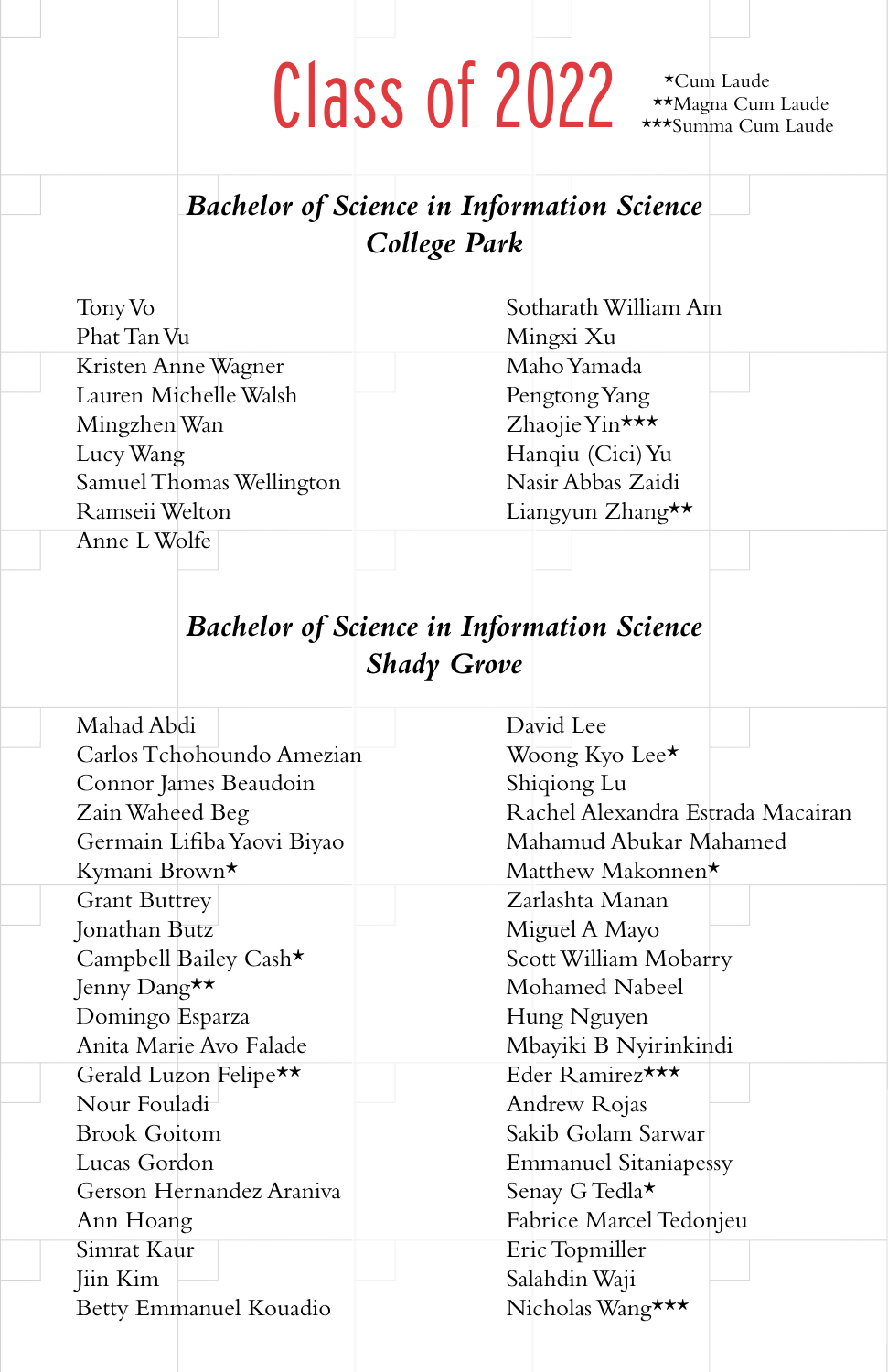### Graduates of 2020-2021

### **We also welcome past iSchool graduates of 2020 and 2021**

#### *2020*

Kofi Ansah-Brew (InfoSci- CP) Richard Ayodele Jr (InfoSci - CP) Vaskia Bailey (InfoSci-CP) Lashawnda Bynum (InfoSci-CP) Janell Charla Coleman\* (InfoSci-CP) Clay Daetwyler (MLIS) Kyle Edward Jackson\*\*\* (InfoSci-CP) Fiona Jardine (PhD) Gagan Jindal (PhD) Ghazaleh Keshavarz (HCIM) Aneeza Rahmat Khawaja (InfoSci-CP) Punit Kamlesh Khiyara (InfoSci-CP) Aisha Koroma\*\* (InfoSci-CP) Joshua May (InfosSci-CP) Tamika L. Sanders (MLIS) Cassidy Woodside (MLIS)

#### *2021*

Luis Alfaro\* (InfoSci- CP) Edward Aloba (InforSci-CP) Ricardo A. Alvarez Rivas (MLIS) Jessica Kimberlee Castor (InfoSci-SG) Rodolfo dela Paz Castro Jr. (InfoSci-CP) Tiffany N. Chavis (MLIS) Shaan Chopra (HCIM) Alexander Chui (InfoSci-CP) Antonio Ramon Cuevas Ozuna (InfoSci-CP) Jeet Ashwin Dalsania (InfoSci-CP) Abel Demiss (InfoSci-CP) Richa Dhamankar\* (InfoSci-CP) Kathryn M. Donald (MLIS) keondra bills freemyn (MLIS) William Giovanini (InfoSci-CP) Vanessa Gomes (InfoSci-CP)

Erica Tai Gresham (MLIS) Jessica H. Grimmer (MLIS) Faraz Hafeez (InfoSci-CP) Chinemerem Iweala (InfoSci-CP) Hawa Isata Jalloh (MLIS) Priya Kumar (PhD) Ruthwik Kuppachi (InfoSci-CP) Desmond Lam (InfoSci-CP) Yuting Liao (PhD) Geethani Jeewanthi Liyanage (MLIS) Arko Mazumder (InfoSci-CP) Nelson Humberto Mendez Romero (InfoSci-CP) Danish Mir (MIM) Mary-Anne Nelligan (MLIS) Joycelyn de la Caridad Nelson (MLIS) Ugom Okeoma\* (InfoSci-CP) Matthew David Patrick (HCIM) Jessica Phillips (InfoSci-CP) Delmar Wilmont Randolph (InfoSci-CP) Schyler James Sample (InfoSci-CP) Joseph Guillermo Sanchez (InfoSci-CP) Affan Ahmed Shaikh (InfoSci-CP) Benjamin Shaw (MLIS) Christopher Alejandro Solano (InfoSci-CP) Jake Taylor Stark (InfoSci-CP) Raymond Anthony Swenton Jr (InfoSci-CP) Shane Vong (InfoSci-CP) Nikki Werner (MLIS) Alexis Darien Woolford (MLIS) Tsion Michael Zewolde (MIM) Laraib Zia (InfoSci-CP)

> \*Cum Laude \*\*Magna Cum Laude \*\*\*Summa Cum Laude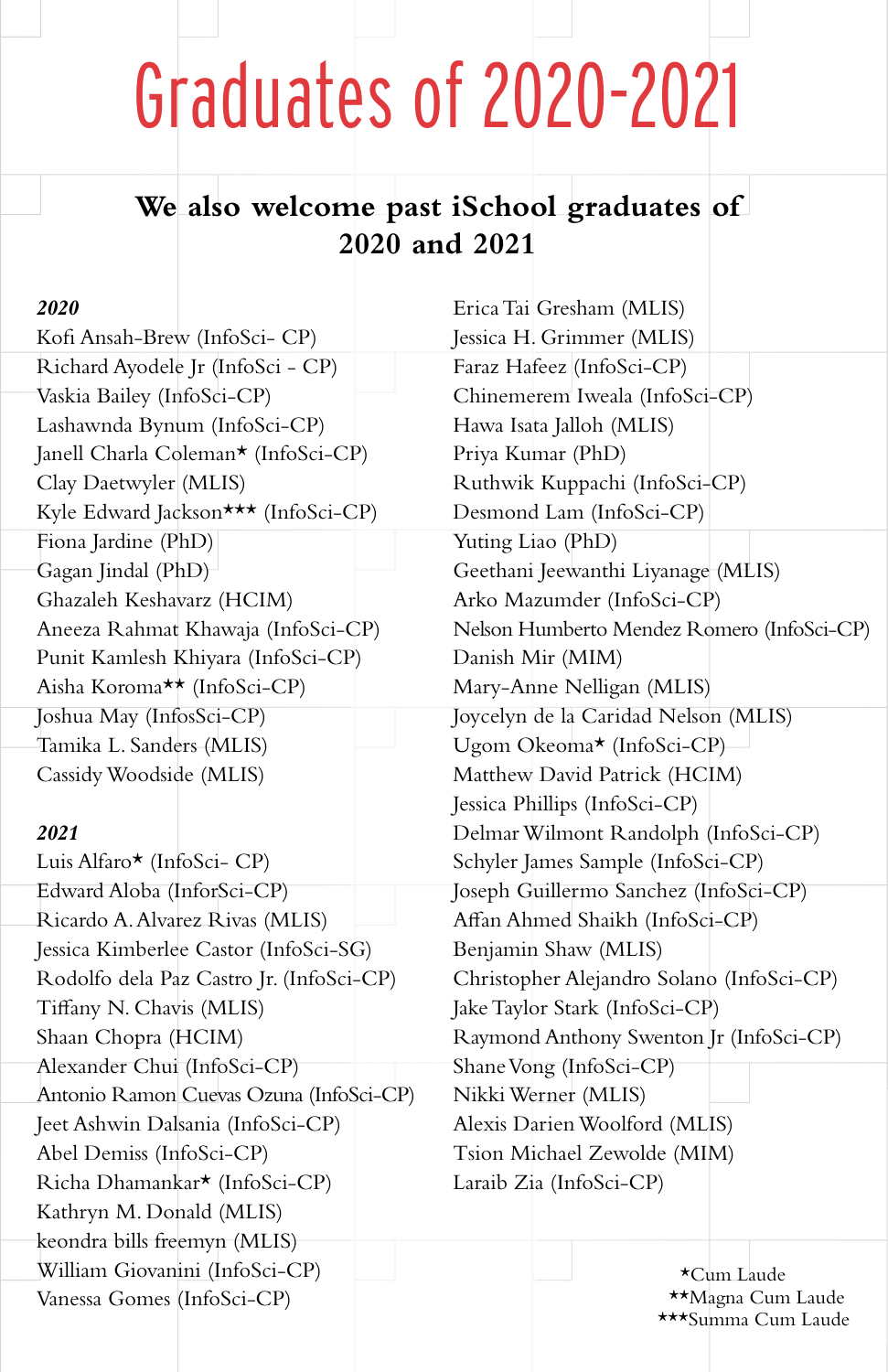### Dean's Awards

#### **Dean's Award for an Outstanding iSchool Doctoral Student Paper**

Utkarsh Dwivedi, PhD *Exploring Machine Teaching with Children*

2021 IEEE Symposium on Visual Languages & Human-Centric Computing Advisor: Hernisa Kacorri

#### **Dean's Award for an Outstanding iSchool Project by Undergraduate Students**

Eric Cheng, BSIS *Custom board, cards, and rules for the game of Shadow Hunters*

INST 408K: Games as Emergent Experiences Instructor: Caro Williams-Pierce

#### **Dean's Award for an Outstanding iSchool Project by Graduate Students**

Ricardo Alonzo Alvarez Rivas Anastasia Joy Armendariz Amber Nicole Aultman Michaela Morgan Boyle Danielle Marie Davis Ellen Nancy Goodman Brittany L Heye Natalie Rosa Jansen Kennedy Maureen Jones Claire Elizabeth Lattin James John Lepinsky

Rebecca Adams McGivney Karina Rae Nelson Hallie Kathleen Oines Mieko Abigail Palazzo Brendan Myles Reicherter Selena Marie St. Andre Joana Stillwell Samantha Michele Tejada Annabel Ruth Thompson Anneliese Trainer

*Filipino American Lives in the DMV: Life Stories*

INST 782: Arrangement, Description, and Access for Archives Instructor: Eric Hung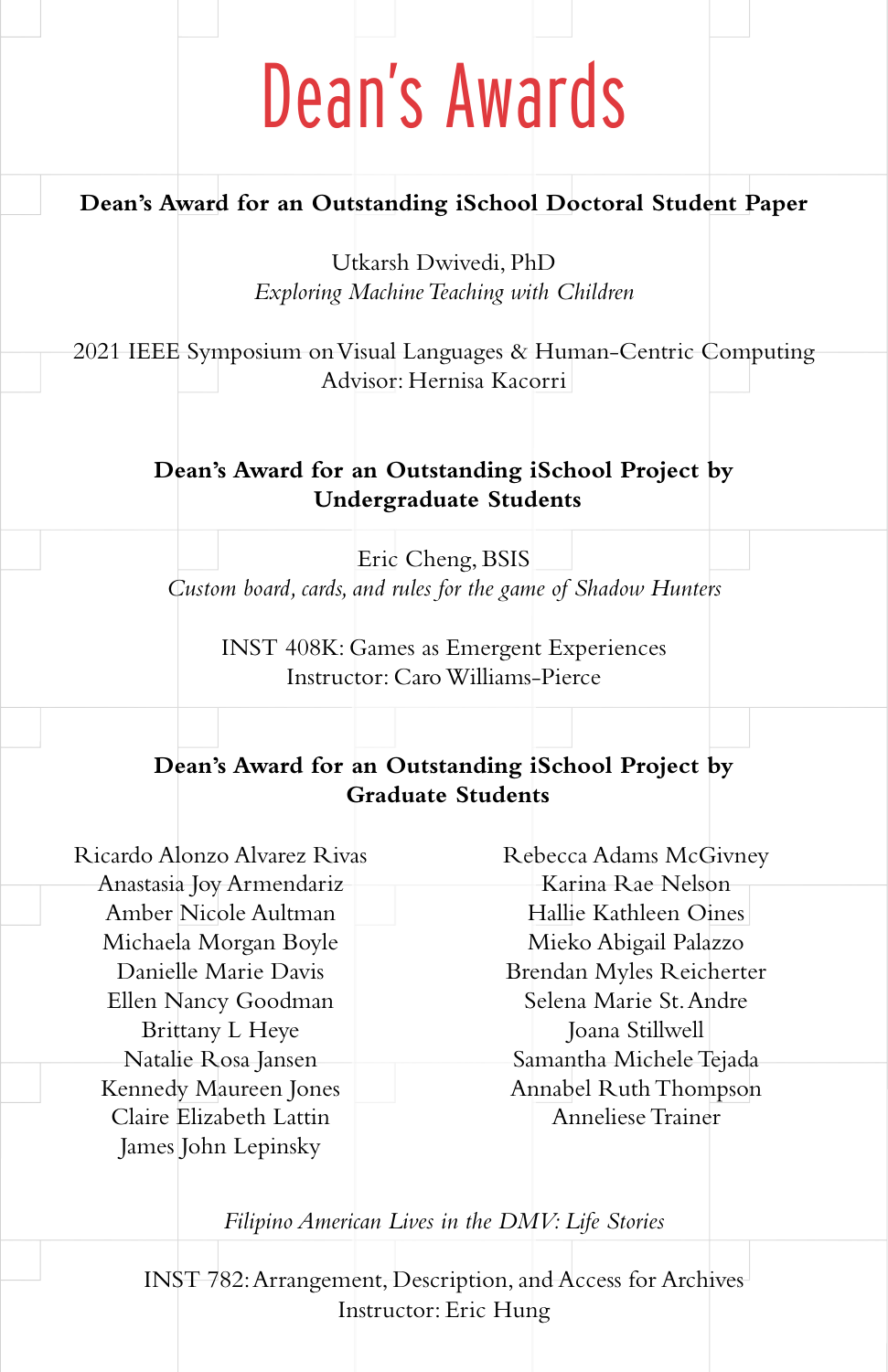# Alumni Network

### **The journey does not end here...**

In fact, your journey is just beginning! You have a lot to look forward to in the coming months and years. Please keep us updated on your milestones, successes, and general news by emailing us at ischoolconnect@umd.edu. You've already been added to our Alumni Newsletter, so staying in touch has never been easier! Some things to look out for are great networking opportunities, iSchool events, research opportunities, and professional partnership opportunities.

For those that want to make an immediate impact, please consider joining the iSchool Alumni Network. To learn more, visit this site: https://ischool.umd. edu/alumni/alumni-network

We enjoyed having you here for this part of your journey, and look forward to working with you in the future!